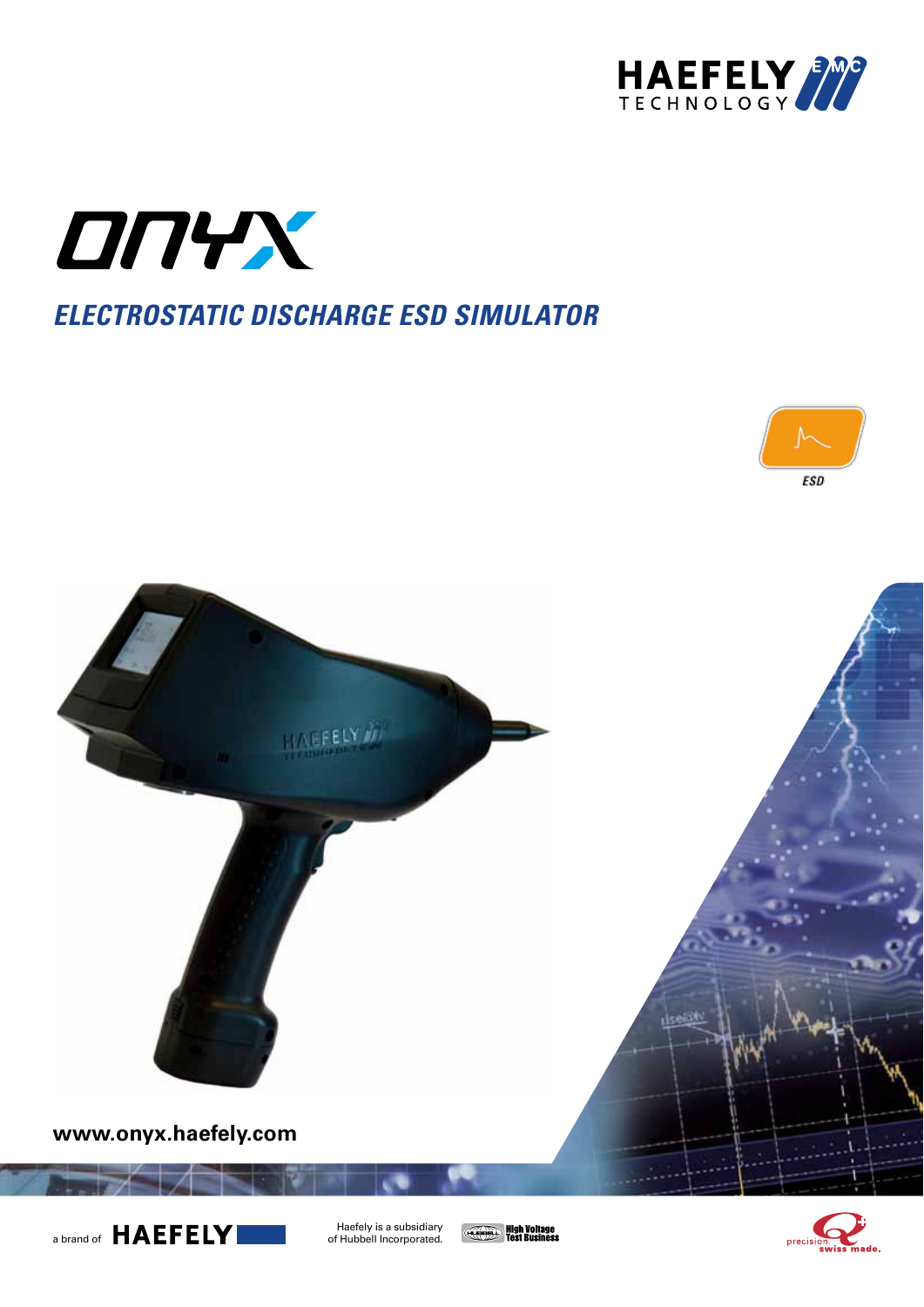**ONYX** 

The ONYX is a state of the art electrostatic discharge simulator available in 16 kV or 30 kV versions. It is the most ergonomic 30 kV ESD gun without an additional base control unit that can be battery or mains operated. The easy to use touch screen, ergonomic design, modular RC units, multilingual interface, remote control software, built-in LED light and temperature & humidity display allows for trouble-free use of the ONYX in all types of test sites.

The smart key button, integrated into the trigger button has various functions that can be defined by the user including polarity switching, LED light, counter reset, voltage stepping up/down and others.

**Symbogonesis** 

Course ...

 $rac{1}{2}$ 

The ONYX also features a unique self test which verifies all of the main components of the unit are working correctly. This ensures that accurate and reliable tests are performed every time the gun is used.



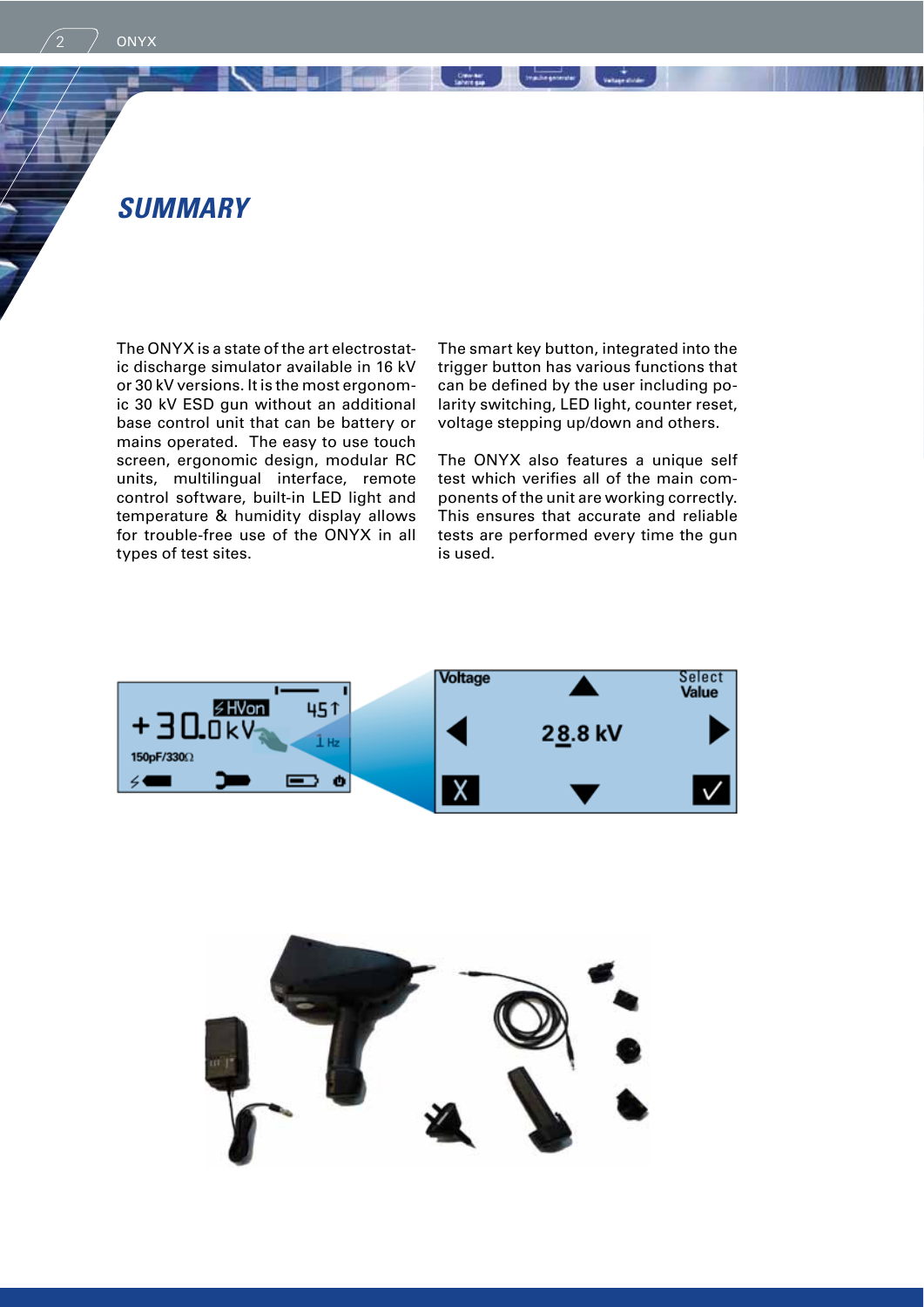# **overview**

## **BENEFITS**

Flexibility – enables users to meet many different test specifications with maximum cost effectiveness.

**The Contract of the Contract of the Contract of the Contract of the Contract of the Contract of the Contract o** 

Quick and simple – one touch operation and simple on screen menu structure.

Mobility – the most ergonomic 30 kV ESD gun on the market without an external base control unit.

Reliable and economical – A Swiss made product, reliability, service and support in a budget-friendly package.

#### **FEATURES**

- User defined 'smart key' function
- Touch screen interface
- Ergonomic design
- All-in-one design (no base unit)
- **Predefined tests according to** standards
- $\blacksquare$  Define, store and load tests
- User changeable RC networks
- Automatic polarity switching
- Remote control
- **Battery or mains operation, long** battery life

## **Multilingual**

## **APPLICATIONS**

Full-compliance and pre-compliance testing to a wide variety of standards:

- IEC/EN 61000-4-2 Edition 2 (2009)
- IEC/EN 61326
- IEC/EN 61000-6-1 & -6-2
- **IEC 61340-3-1**
- ISO 10605
- GMW 3097
- Ford AB/AC
- ANSI C63.16
- PSA B21 7110
- ISO 14304
- ITU-T K.20
- MIL-STD-331 / -464 / -883 / -1512 / -1514 / -1541 / -1542
- RTCA/DO-160
- JEDEC 22-A114
- GR-78-CORE
- GR-1089-CORE
- and others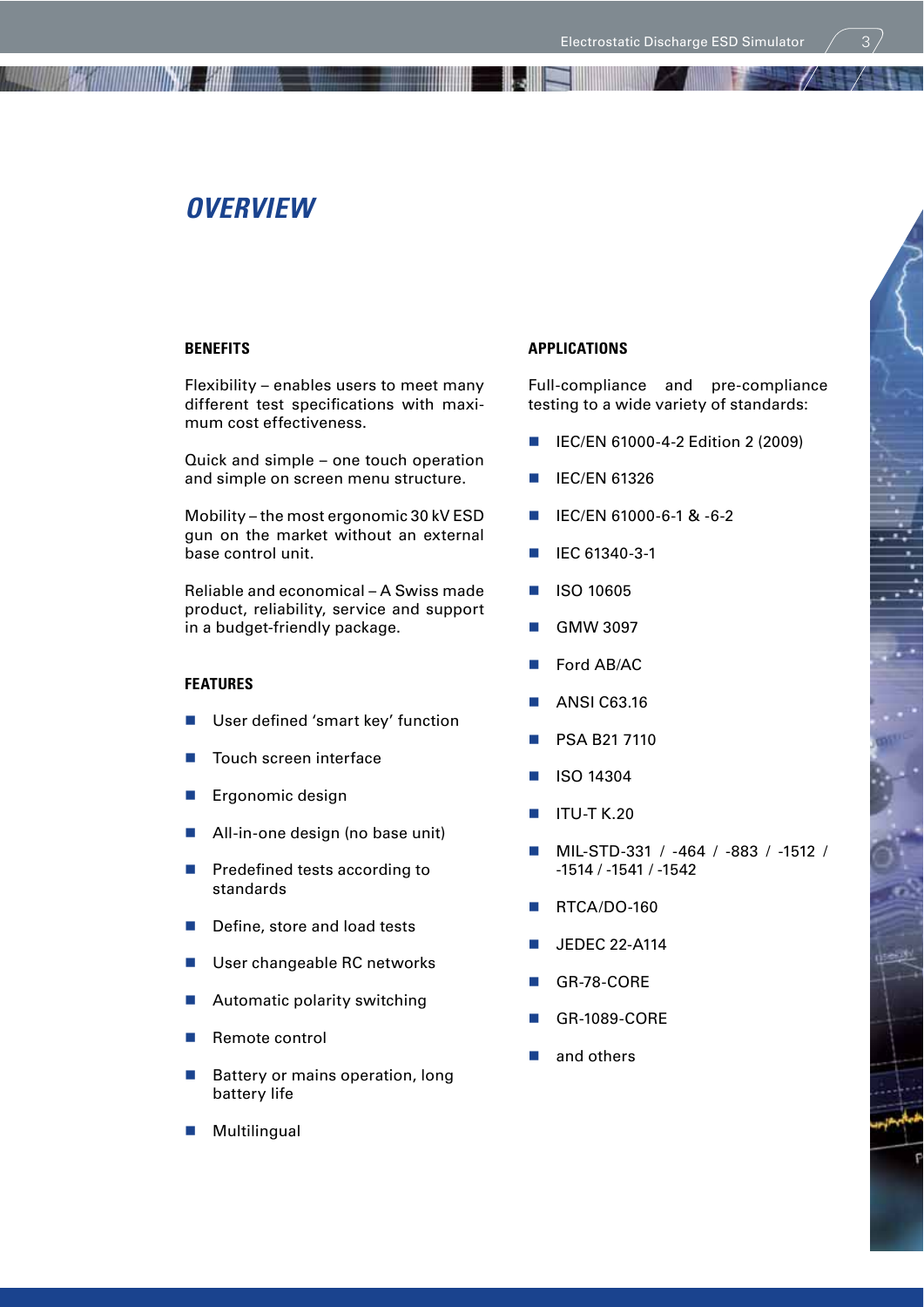# **technical sPeciFications – scoPe oF suPPly**

| <b>TECHNICAL SPECIFICATIONS</b> |                                   |                           |                     |  |  |
|---------------------------------|-----------------------------------|---------------------------|---------------------|--|--|
| Air discharge voltage           | 116 kV or 130 kV                  | <b>Voltage resolution</b> | 100 V steps         |  |  |
| Cont. discharge voltage         | 116 kV or 130 kV                  | <b>Discharge polarity</b> | positive & negative |  |  |
| <b>Discharge repetition</b>     | single/0.1/0.2/0.5/1/2/5/10/20 Hz | <b>Operating modes</b>    | single & continuous |  |  |
| Discharge counter               | 1.9999                            | <b>Battery life</b>       | $>16$ hrs           |  |  |
| Default R/C - network           | 150 pF / 330 $\Omega$             | <b>Power consumption</b>  | 17 VA               |  |  |
| Dimensions W x H x D            | 290 x 270 x 110 mm                | Weight                    | 1.7 kg              |  |  |

Crosser ...

**MADESHWAN** WARRANT

# **SCOPE OF SUPPLY**

**ONYX** 

ONYX ESD simulator carrying case including:

Test tip air discharge, test tip contact discharge, 2 rechargeable battery packs, ground cable, battery charger unit incl. mains adaptor set, R/C module 150 pF/330  $\Omega$  according to IEC 61000-4-2, quick start guide, manual on CD, calibration certificate

ONYX 30 Order code 2499982 Order code 2499980

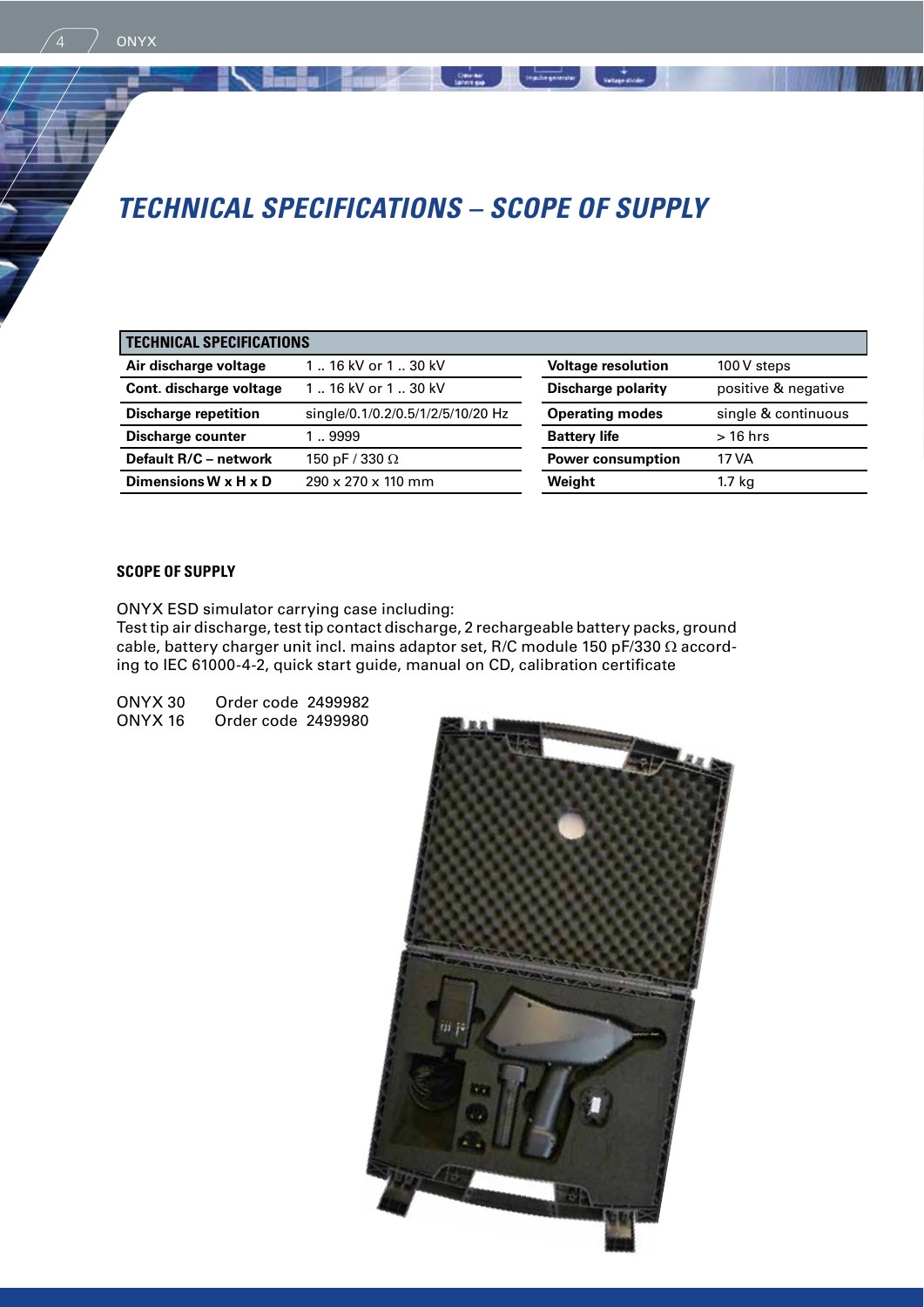# **oPtions & accessories**

**The continuum of the contract of the contract of the contract of the contract of the contract of the contract of the contract of the contract of the contract of the contract of the contract of the contract of the contract** 



**R/C Modules** Pulse shape forming modules:<br> $4700531$  150 pF / 2'000  $\Omega$  (I)  $4700531$  150 pF / 2'000  $\Omega$  (ISO 10605)<br> $4700532$  330 pF / 2'000  $\Omega$  (ISO 10605)  $4700532$  330 pF / 2'000  $\Omega$  (ISO 10605)<br> $4700618$  330 pF / 330  $\Omega$  (ISO 10605)  $330 pF / 330 \Omega$  (ISO 10605) 4700622 100 pF / 1'500 Ω 4700620 150 pF / 150 Ω 4700619 500 pF / 500  $\Omega$ 4700621 500 pF / 5'000  $\Omega$ 4700633 50 pF .. 1 nF / 50  $\Omega$  .. 5'000  $\Omega$  (custom)

- I.J



**30 kV AD Tip** Discharge tip 30 mm diameter for improved air discharge<br>4700526 testing up to 30 kV testing up to 30 kV

Fast Rise Time Tip Reduces the rise time of the ESD-pulse to 0.3 ns for reliablility 4700527 testing



2499981

Accredited Accredited calibration according to ISO/IEC 17025 Calibration requirements

**Mains Adaptor** Power supply replaces the rechargeable battery pack for <br> **2490214** continuous testing continuous testing

p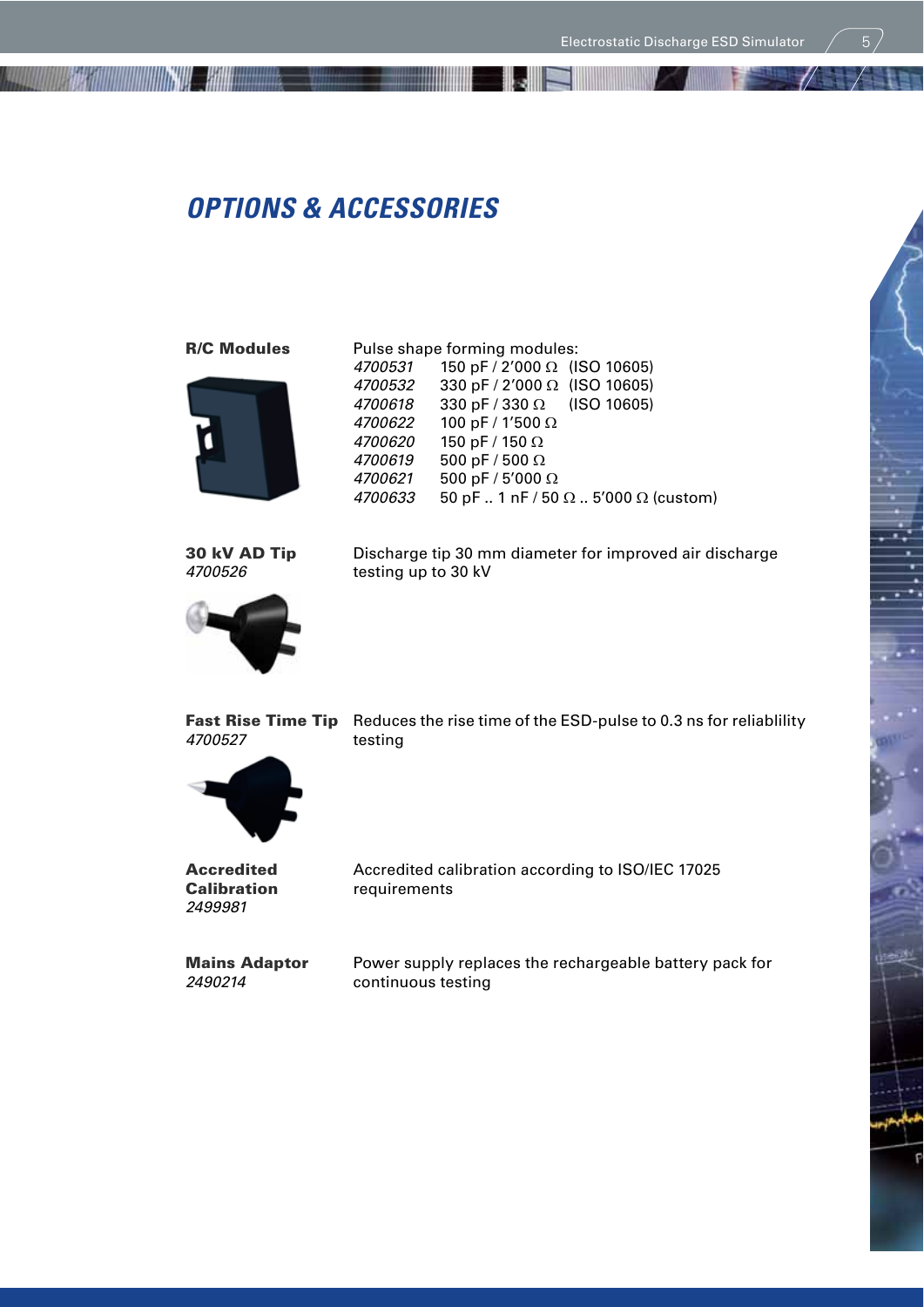Set  $\qquad \qquad \blacksquare$  2  $\Omega$  Target/ 4 GHz<br>4700480  $\qquad \qquad \blacksquare$  Attenuator

 $\begin{matrix} 6 \end{matrix}$  ONYX



**ESD Verification** For wave shape verification according to IEC/EN 61000-4-2<br>Set **a** 2 Ω Target/ 4 GHz

**READ AND CONTRACT CONTRACT AND SECURITY OF READ PROPERTY.** 

- 
- Attenuator
- Coax cable
- **User manual**

| <b>HCP</b><br>2496881            | Horizontal coupling plane 1.6 m x 0.8 m for indirect application<br>of the ESD. Includes cable with 2 integrated 470k $\Omega$<br>HV-resistors                  |
|----------------------------------|-----------------------------------------------------------------------------------------------------------------------------------------------------------------|
| <b>VCP</b><br>2495581            | Vertical coupling plane $0.5$ m $\times$ 0.5 m, for indirect application<br>of the ESD. Includes cable with two integrated 470k $\Omega$<br><b>HV-resistors</b> |
| <b>Test Table</b><br>2496871     | Table 160 x 80 cm, made of wood without any metallic parts,<br>as required by IEC 61000-4-2                                                                     |
| <b>Remote Control</b><br>2490216 | Package of fibre optical RS 232 interface and control & report<br>software                                                                                      |
|                                  |                                                                                                                                                                 |

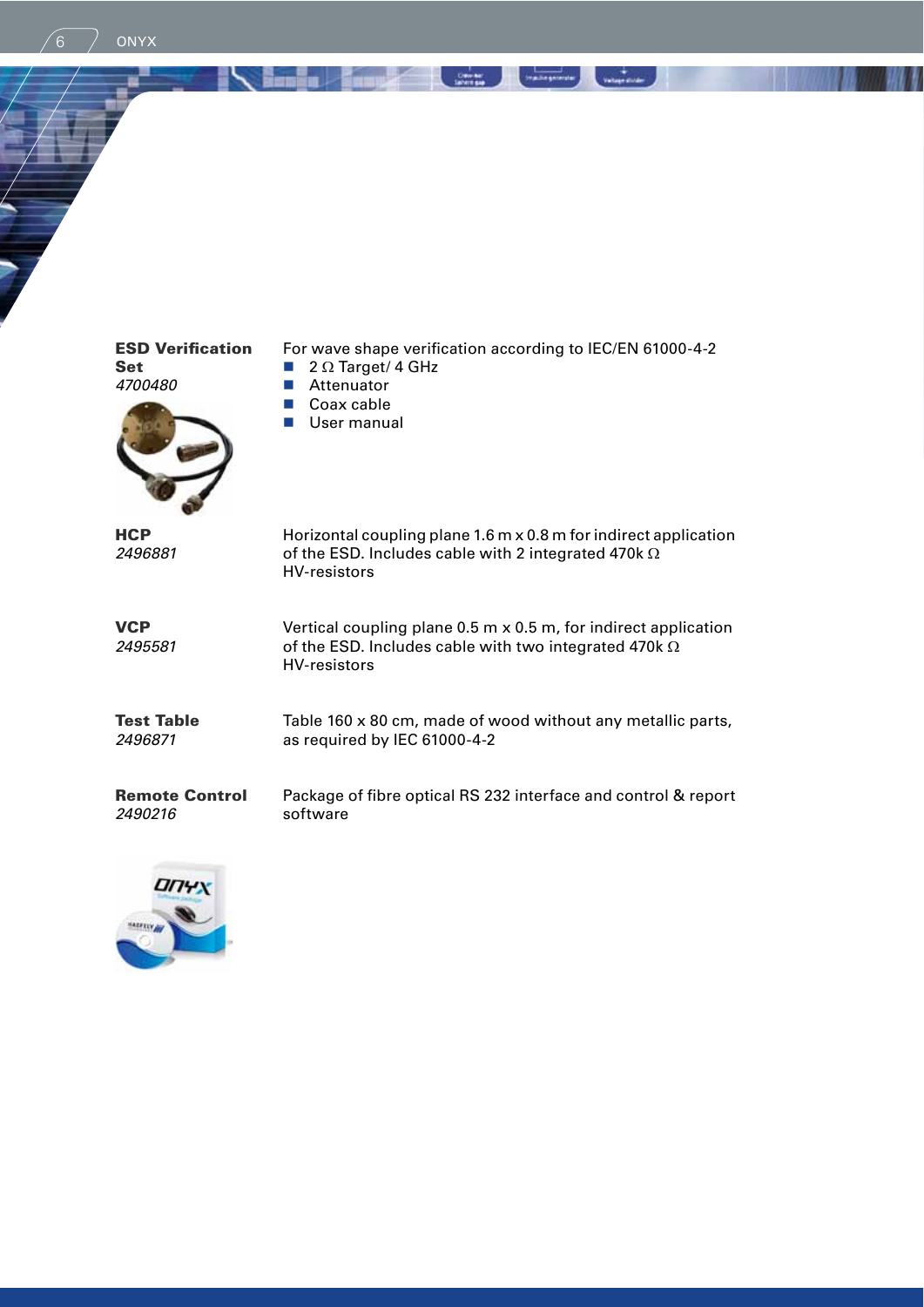# **soFtware**

<u> Isabel III (Inggrishta III (Inggrishta III (Inggrishta III (Inggrishta II (Inggrishta II (Inggrishta II (Inggrishta II (Inggrishta II (Inggrishta II (Inggrishta II (Inggrishta II (Inggrishta II (Inggrishta II (Inggrishta</u>

Why to use software to perform EDS tests? Because it makes your life easier and helps to make tests more reliable and reproducible.

## Benefits:

- Windows XP, Windows Vista and Windows 7 compatibility
- Support of USB and optical USB interfaces
- Easy-to-use and intuitive creator for test plans and test procedures
- **H** Enhanced and highly flexible reporting capabilities
- **Up-to-date design and navigation**
- **I** Intuitive operation

| Application Software                                                                                    |                                                                                                                                                                  |                                                                                                                                                                            |                                                                                                                                                                                                                                                                                                                                                | 70 |
|---------------------------------------------------------------------------------------------------------|------------------------------------------------------------------------------------------------------------------------------------------------------------------|----------------------------------------------------------------------------------------------------------------------------------------------------------------------------|------------------------------------------------------------------------------------------------------------------------------------------------------------------------------------------------------------------------------------------------------------------------------------------------------------------------------------------------|----|
| <b><i>DNYX INFORMATION</i></b><br><b>Service recordiary</b><br>173476                                   |                                                                                                                                                                  |                                                                                                                                                                            | <b>Printer</b><br>w<br>Microsoft SPS                                                                                                                                                                                                                                                                                                           | ×  |
| 黔<br>OWK 30<br><b>BC</b> woulder<br>330044 1939F<br><b>Californizion distri</b><br>2010-05-21<br>X DEAM | Settings<br>Mode<br>CONTACT DISCHARGE<br>Polarity<br><b>POSITIVE</b><br><b>Voltage (49)</b><br>th.b<br><b>Trequency</b><br>110<br><b>Counter</b><br><b>Value</b> | Swerge<br>Alternate polarity<br>Sweep voltage<br><b>CAL</b><br>Start walkage (WV)<br>8.0<br>Oulta voltage (kV)<br>2.0<br><b>Stap voltage (kV)</b><br>20<br>Puises per strp | <b>Probocol</b><br>Description<br>Test point<br>LSB connective front panel.<br>l a<br><b>Date</b><br>Congwell<br><b>FASS</b><br>Texts performed<br>(5:36:02:10 mpulse(s), U ~ +0000V/Cantact discharge: Dfs.<br>(5:36:35;10 mp./sec),1/ = +6000V;Cantad_discharge:IHz<br>(5:38:53:10 repulsed), U = +4000V/Crrhet discharge: IHz<br>Clear<br>o |    |
|                                                                                                         | 41<br>÷<br><b>Direction</b><br>$10^{\circ}$<br>Thrashold<br>m.<br><b>off</b>                                                                                     | 13<br>ø<br>T000001                                                                                                                                                         | Febra:<br><b>HEACES</b><br>CONFIDENT, 1992FELY<br>EUT) PSURILE 8000; Surge Generator; (@11/5252)<br>ESD NINJEROY, HALFELY CAYO: 30;173476<br>CRESATOR: S. Strautnahn<br><b>IIENARIS: 2nd Test venes</b><br>ACHODULE: 330 OHN / 150xF<br>THRESHOLD: OFF<br>TEMPERATURE: 23,4°C<br><b>INSURTHE HUMBOTH: 30%</b><br>0478 2010-05-21               |    |